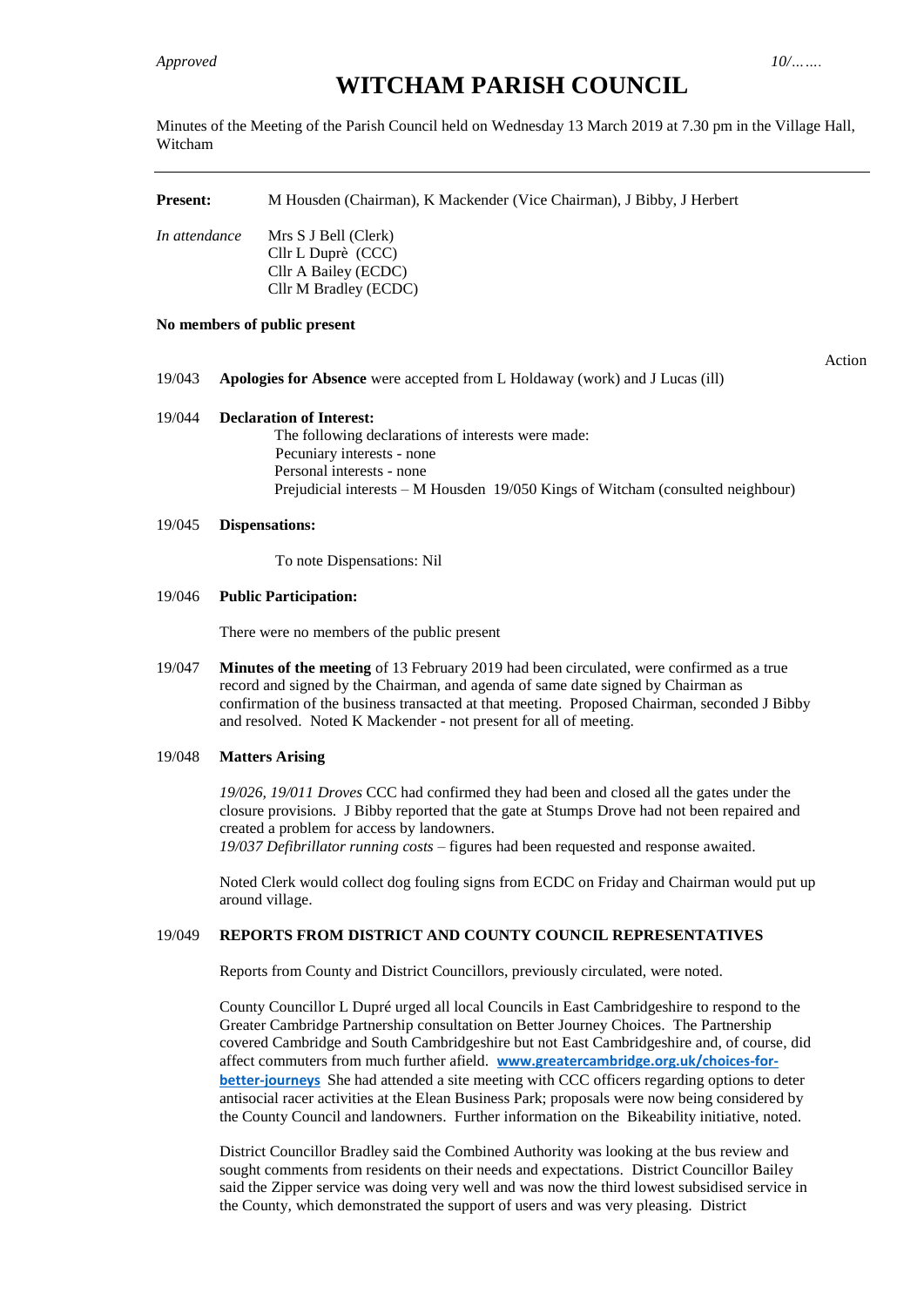19/049 **REPORTS FROM DISTRICT AND COUNTY COUNCIL REPRESENTATIVES** (cont) Councillor Bradley said he would start Speedwatch sessions again soon. He was following up the parish's request for grants from ECDC for lychgate and flashing signs etc and suggested a meeting of Parish Council representatives with the District Council officer in the new financial year.

District Councillor Bailey commented on the withdrawal of the Local Plan following the Independent Inspector's modifications, which included an extra 1500 houses, notably increasing numbers on allocated sites, including the airfield at Sutton to 700, and removal of protection on green spaces. The District Council would continue with the 2015 Local Plan and would try to include some of the proposals of the new Plan by incorporating them as Supplementary Planning Developments within the 2015 Local Plan. Parish Councils would need to focus on considering planning applications for existing material considerations, including protecting the open countryside. Developers were still banking land with consents and failing to start building works.

District Councillor Bailey advised that the roundabouts at Lancaster Way and the BP garage on the outskirts of Ely were being reviewed in the light of congestion and additional expected building/employment developments. The District Council Committees were being restructured and at the next election the number of Councillors would reduce from 39 to 28. The Kings Lynn to Cambridge rail service would be improved by introducing 8 car trains to ease congestion. Soham railway station noted.

The County and District Councillors were thanked and they left the meeting at 8.05pm

## 19/050 **PLANNING**

M Housden had declared an interest and K Mackender took the Chair for the following item:

19/00125/VAR Kings of Witcham, The Slade Vary condition 1 (approved plans of 7.6.18 for demolition of existing motor vehicle garage and construct 6No 4-bed dwellings, 2No 3-bed dwellings, garaging, access road and assoc works - Amendment: increase floor levels of between 450 and 600mm on garages and homes to suit designed gravity drainage system.

**Resolved** that the Council did not find the amendment acceptable, based on residents' views living in the area. The proposals exacerbated previous concerns specifically regarding loss of sunlight, overshadowing, loss of outlook for neighbouring properties; not in-keeping with existing street scene in terms of visual appearance and, of course, as previously stated in responses, layout and density. Planning Authority's attention to be drawn to all the comments expressed at earlier stages of the application. There were no further details about mains drainage, including foul sewer, and water supply schemes; the existing systems already being inadequate. Proposed by K Mackender, seconded by J Bibby

8.15pm M Housden returned to the Chair

19/00216/FUL Hill House, 1 Martins Lane Replacement of the existing conservatory with a new ground floor extension

1900217/LBC Hill House, 1 Martins Lane Replacement of the existing conservatory with a new ground floor extension. Plan area to remain the same as the previous conservatory

**Resolved** that the Council had no concerns. Proposed K Mackender, seconded M Housden.

The following ECDC decisions were noted:

18/01698/OUT The Coach House Mepal Road Erection 2 family homes and associated works Approved

18/01827/HEN The Bungalow, Hive Road Construction of single storey rear extension which extends beyond the rear wall by 5.3m, max height of 3.78m and eaves height of 2.25m Approved

19/00097/FUL 10 The Orchards, single storey rear extension Approved

Noted that additional planning applications had been received after the date for inclusion on this agenda. **Meeting scheduled for Wednesday 20 March 2019 at 7.30pm**

*Clerk*

*Clerk*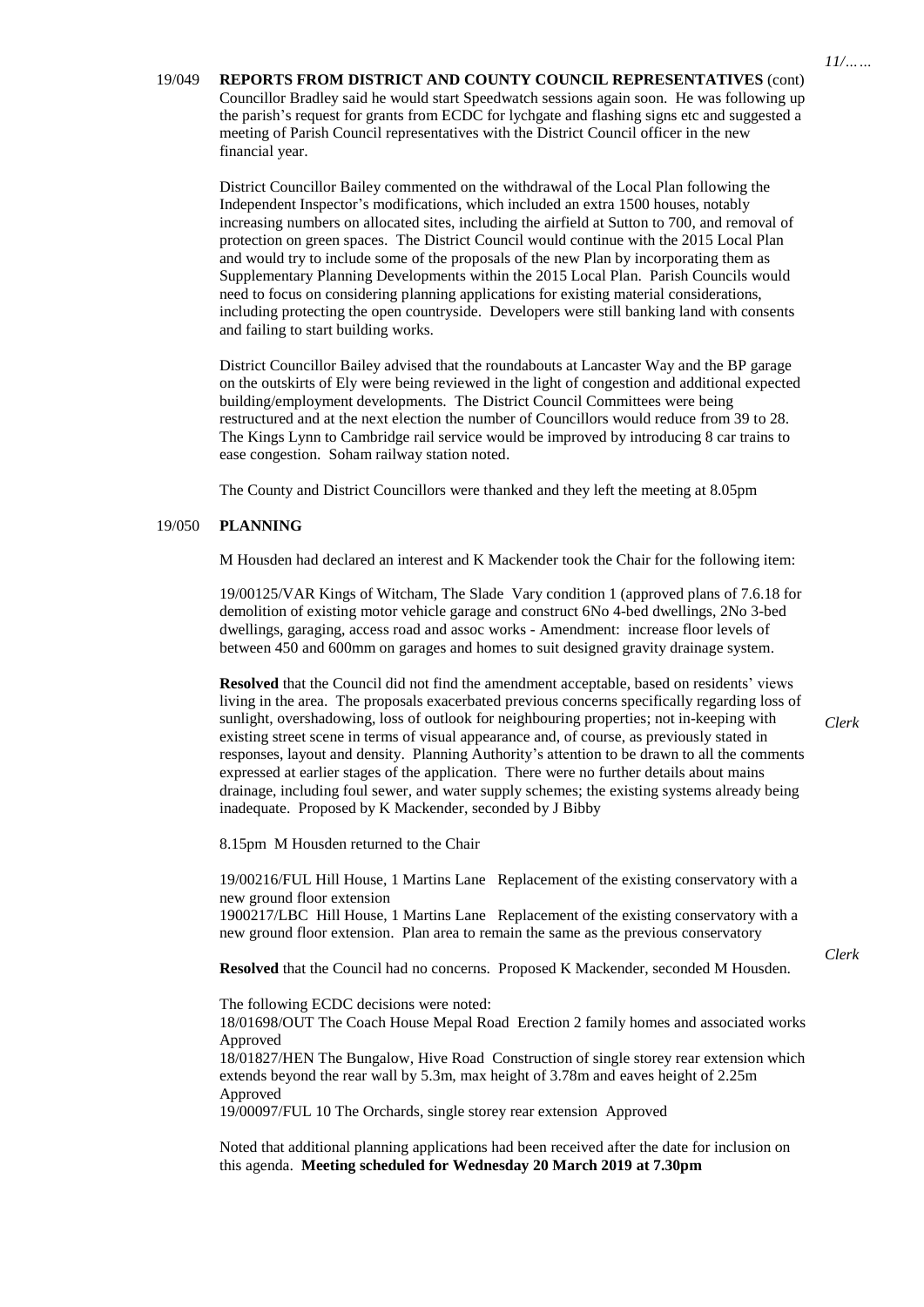## 19/051 **RED TELEPHONE BOX**

Maintenance and re-painting of the adopted red telephone box in High Street was discussed and Clerk confirmed further quotes were being sought. Item to be included for Annual Parish Meeting for further discussion with people in the village.

#### 19/052 **FINANCE**

The March receipts and payments had been checked by K Mackender and confirmed as correct. Clerk advised that not all invoices had yet been received for inclusion in this year's accounts and requested that the meeting approve the payment of these invoices before the next meeting subject to being within budget, for example 30/40mph scheme, street lighting energy costs. Chairman and Clerk to liaise.

**Resolved** to approve the receipts and payments as listed at the end of these Minutes, including payment of outstanding invoices as above, which would be reported at the April meeting. Proposed K Mackender, seconded J Bibby. *Clerk*

Noted that the NJC 2018 and 2019 Payscales and Allowances (2-year deal circulated May 2018) gave a cost of living award from April 2019.

**Resolved** that the payscale effective from 1 April 2019 be implemented for the Clerk. Proposed J Bibby, seconded Chairman *Clerk*

#### 19/053 **CEMETERY MANAGEMENT**

a) Lychgate repairs

Clerk and Chairman gave up-date on progress with advice from contractors and quotes. **Resolved** to obtain quotes for total replacement of the lychgate with re-use of gate. *Clerk/ Chair*

b) Ditch

Chairman advised that the ditch adjacent the cemetery appeared to working well although it was noted there had not been as much rain as last year.

## 19/054 **RECREATION GROUND**

Chairman reported that there was nothing to report on the weekly inspections of the play equipment and recreation ground. Clerk was contacting Tree Officer for advice on maintenance/replacement of some trees around recreation ground and children's play equipment as part of the assessment for refurbishment of the play area. *Clerk*

## 19/055 **ANNUAL REPORT AND ANNUAL PARISH MEETING – 24 April 2019**

| Content of Annual Report discussed. Chairman to complete his report and Clerk to produce |       |
|------------------------------------------------------------------------------------------|-------|
| final draft for meeting on 20 March 2019, except accounts which would be inserted after  | Clerk |
| completion of the year end accounts in the middle of April.                              |       |

Agenda for Annual Parish Meeting agreed including Neighbourhood Watch and ideas/suggestions for use of red telephone kiosk. List of village organisations confirmed and Clerk would issue invites. *JL/Clerk*

#### 19/056 **SPRING LITTERPICK**

Request from village litterpick volunteer to organise Spring Litterpick was received.

**Resolved** that the Council was pleased to support the litterpick. Proposed Chairman, seconded *Clerk* J Bibby.

#### 19/057 **COMMUNITY POLICE -** No items reported

## 19/058 **STREET LIGHTING AND HIGHWAYS**

Noted that repairs were to be made to Witcham Road, Mepal over the coming 2 weeks, and that the entrance to Back Lane at the junction with Martins Lane was still flooding despite some infill. Clerk advised that the County Council had advised that this would be reviewed in the new financial year. *Clerk*